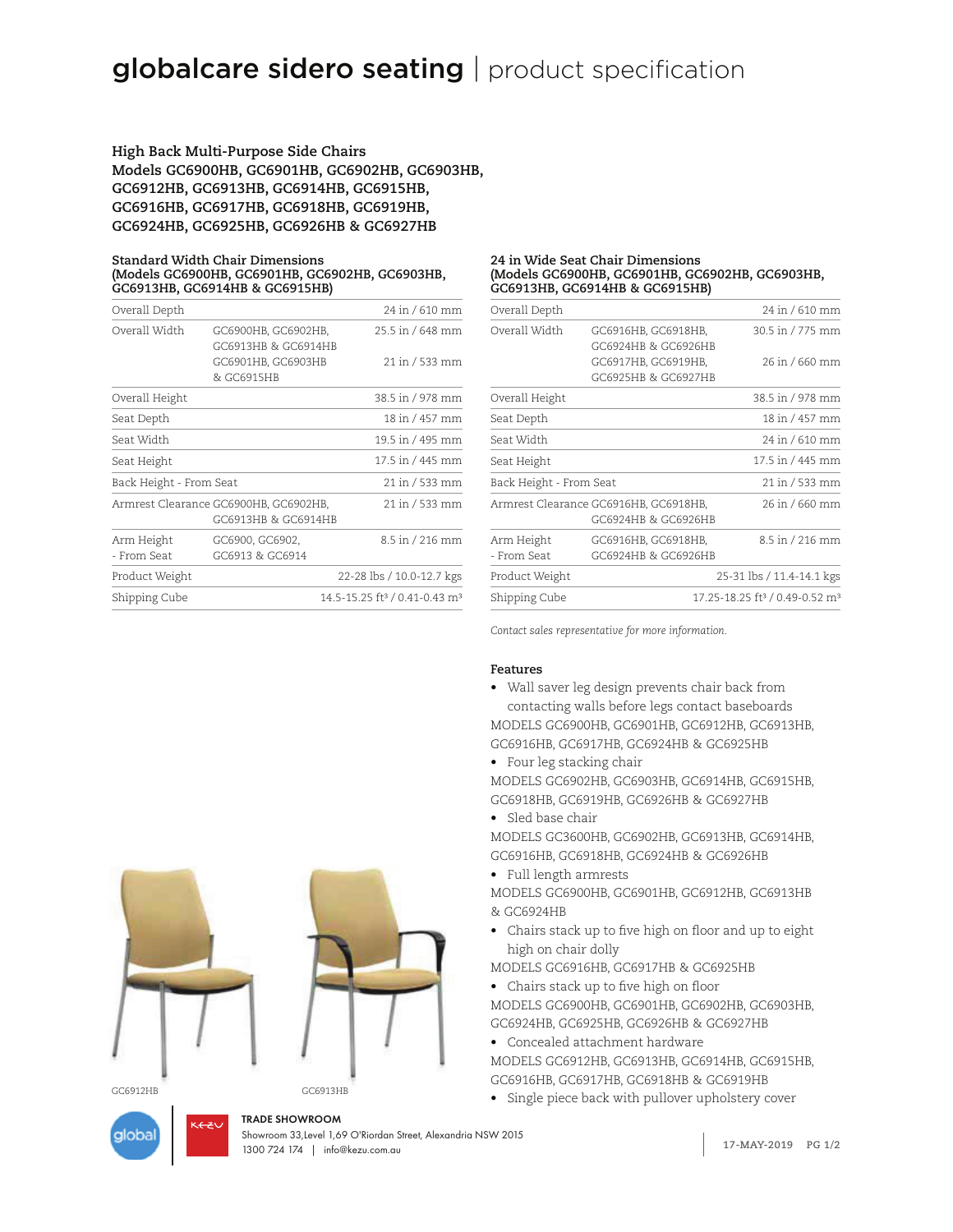## **Options**

- Chrome frame available
- Sealed seam option available
- Additional moisture barrier available

MODELS GC6900HB, GC6901HB, GC6912HB, GC6913HB, GC6924HB, GC6916HB, GC6917HB & GC6925HB

• Several foot options available

## **COM Yardage**

Yardage is based on unmatched materials with widths of 54 inches for seating

MODELS GC6900HB, GC6901HB, GC6902HB, GC6903HB, GC6912HB, GC6913HB, GC6914HB & GC6915HB

MODELS GC6916HB, GC6917HB, GC6918HB & GC6919HB

- Full Unit: 2.00 yards
- 
- Full Unit: 1.75 yards • Back: 1.00 yards
- Seat: 0.75 yards
- Back: 1.00 yards • Seat: 1.00 yards MODELS GC6924HB, GC6925HB, GC6926HB
- & GC6927HB • Full Unit: 2.75 yards
- Back: 1.75 yards
- Seat: 1.00 yards

## **Infection Control**

- For enhanced housekeeping and infection control, chairs are avilable with completely sealed seat underside and completely sealed backs. Under seat shroud would be removed for these models (where normally present)
- No Velcro on seat
- Additional moisture barrier option
- Single piece back and concealed attachment hardware options
- 1 in (25 mm) waterfall cleanout between seat and back cushions allowing easy cleaning
- Nylon arms are cleanable and non-porous
- For proper cleaning and disinfecting practices, the textile selection needs to be identified. It is vital that following any chemical application a clear water wipe down occur to avoid chemical build up that will lead to deterioration of the textile. Contact Global should information on using a specific disinfectant be required

# **On Site Repair and Replacement**

• Glides or casters are replaceable on site

# **Construction (Base Frame)**

- Frame is constructed with 7/8 in (22 mm) diameter tubing
- 12 gauge steel tube

## **Construction (Arms)**

- Fiberglass reinforced nylon arms on steel frame
- 2 1⁄8 in (54 mm) wide, full length of chair **Construction (Seat)**
- 3⁄8 in (10 mm) thick plywood seat pan
- Seat is fastened to brackets on steel frame

MODELS GC6900HB, GC68901HB, GC6902HB, GC6903HB, GC6913HB, GC6914HB & GC6915HB

• Underside of seat and frame are covered with polypropylene shroud

MODELS GC6916HB, GC6917HB, GC6918HB, GC6919HB, GC6924HB, GC6925HB, GC6926HB & GC6927HB

• Vinyl covered seat underside

## **Construction (Back)**

• ¼ in (6 mm) thick plywood back insert, 7-ply

## **Construction (Glides)**

MODELS GC6900HB, GC6901HB, GC6912HB, GC6913HB, GC6924HB, GC6916HB, GC6917HB & GC6925HB

- Standard with four black, polypropylene glides. Non-marking glides, available on request
- Steel, self-leveling glides, also available
- Dual wheel casters may be substituted for glides

# **Upholstery**

- Can be upholstered in fabric, vinyl or leather
- Front edge of seat is a seamless waterfall

# **Foam**

- Back foam is 1 in (25 mm) thick. Density: 1.5 lbs, ILD: 40 MODELS GC6900HB, GC6901HB & GC6912HB
- Seat foam is 1.5 in (38 mm) thick Ultracell (high density) foam

MODELS GC6902HB, GC6903HB, GC6913HB, GC6914HB, GC6915HB, GC6916HB, GC6917HB, GC6918HB, GC6919HB, GC6924HB, GC6925HB, GC6926HB & GC6927HB

• Seat foam is 2 in (51 mm) thick Ultracell (high density) foam

# **Weight Capacity**

MODELS GC6900HB, GC68901HB, GC6902HB, GC6903HB, GC6913HB, GC6914HB & GC6915HB

- Active weight capacity of 300 lbs per seat MODELS GC6916HB, GC6917HB, GC6918HB, GC6919HB, GC6924HB, GC6925HB, GC6926HB & GC6927HB
- Active weight capacity of 500 lbs per seat

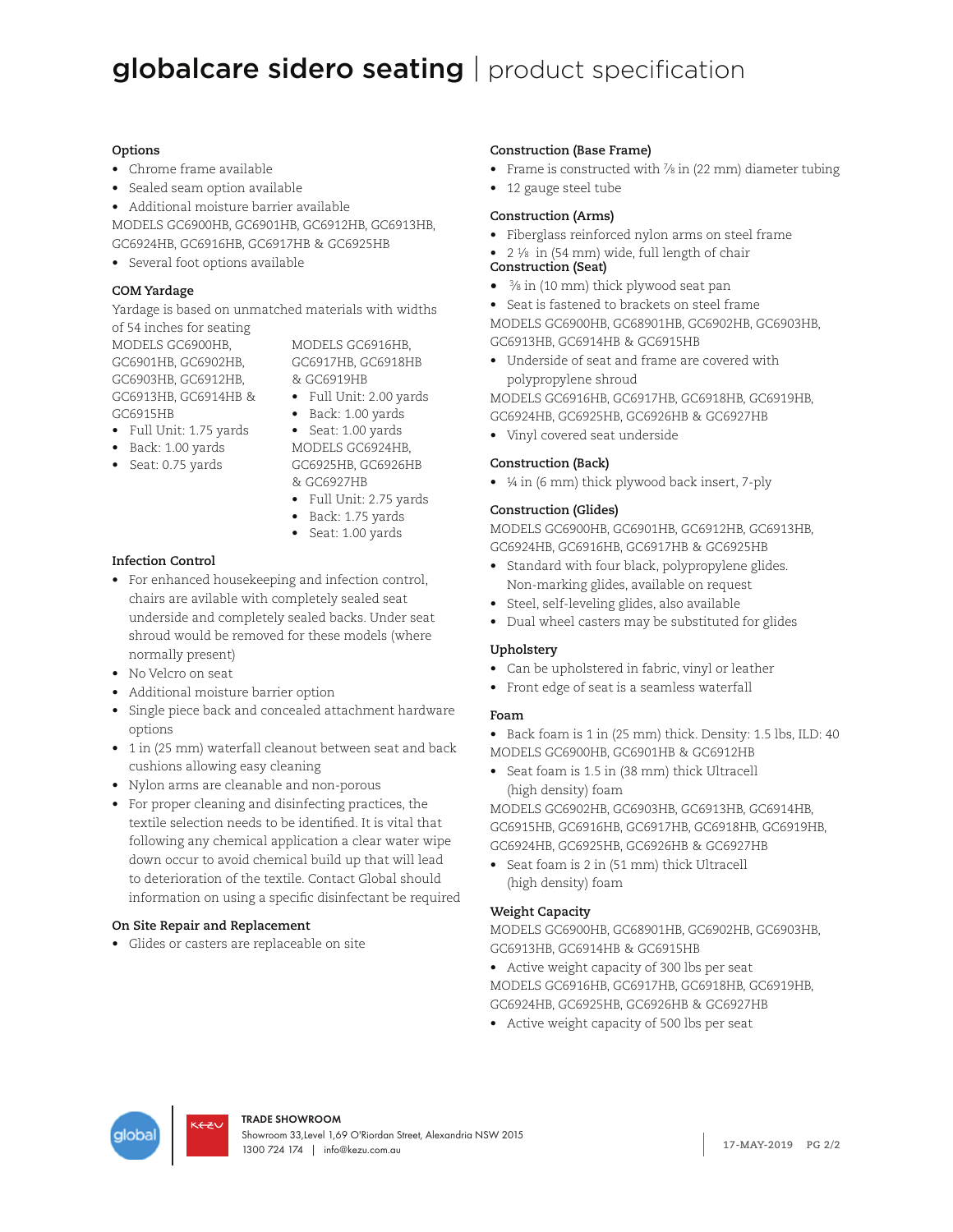## **Warranty**

Lifetime warranty on all components except the following:

- 5 year warranty on foam and textiles
- Warranty applies only to single shift, standard commercial usage (8 hours/day, 5 days/week)

## **Fire Rating**

All textiles and foam is tested and certified, meeting California Technical Bulletin 117 (CAL 117) standards.

## **Environmental**

View Environmental Data Sheets online. All foam is produced without using any ozone depleting chloroflouro chemicals.

## **Awards/Certifications**

- Meets or exceeds all applicable BIFMA standards for safety and durability
- Manufactured in ISO 9001 and 14001 certified facilities

**Please visit globalfurnituregroup.com for additional product information including environmental certifications.**

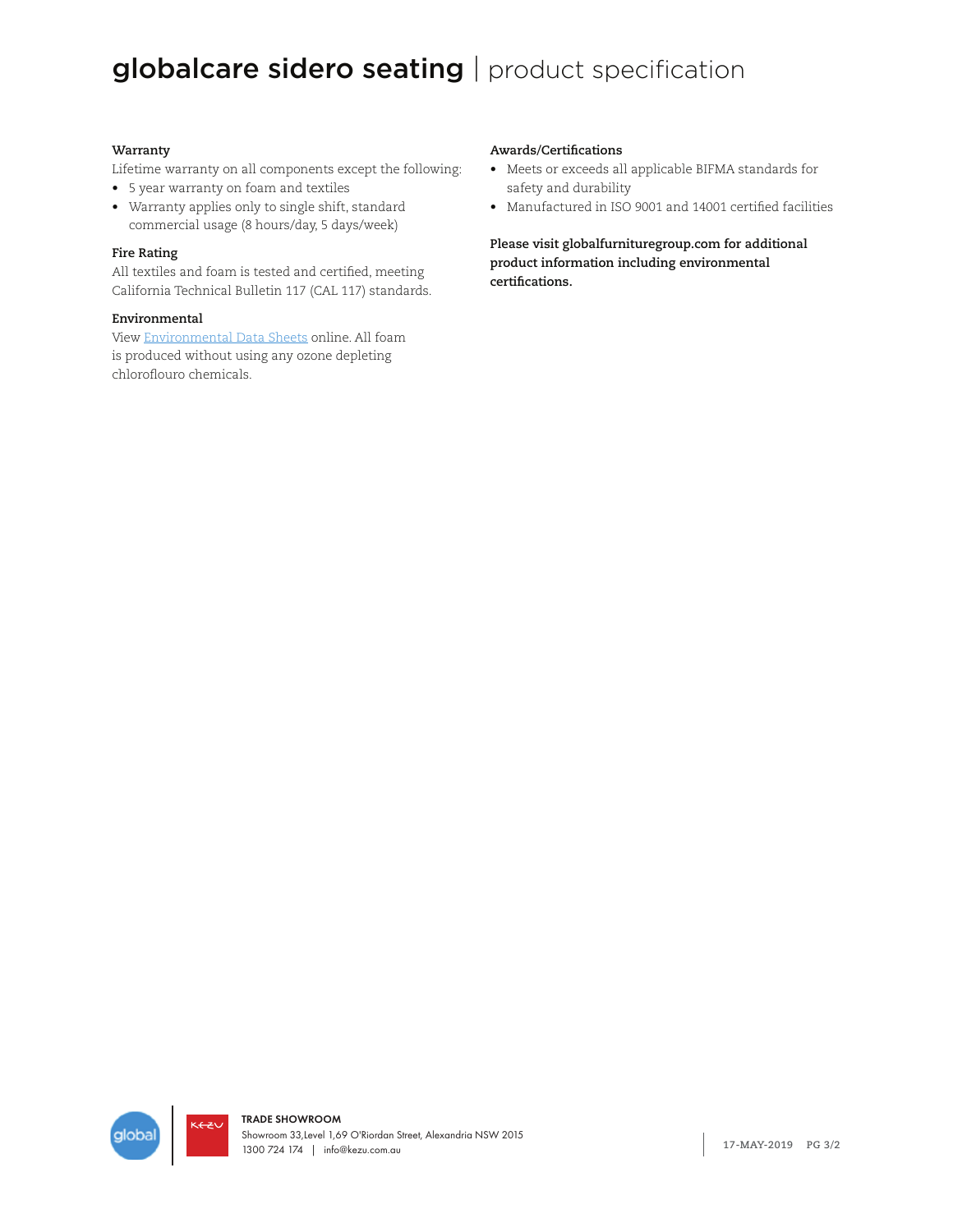**Low Back Multi-Purpose Side Chairs Models GC6900, GC6901, GC6902, GC6903, GC6912, GC6913, GC6914, GC6915, GC6916, GC6917, GC6918, GC6919, GC6920, GC6921, GC6922, GC6923, GC6924, GC6925, GC6926 & GC6927**

**Standard Width Chair Dimensions (Models GC6900, GC6901, GC6902, GC6903, GC6913, GC6914 & GC6915)**

| Overall Depth                     |                                    | 24 in / 610 mm                                        |
|-----------------------------------|------------------------------------|-------------------------------------------------------|
| Overall Width                     | GC6900, GC6902,<br>GC6913 & GC6914 | 26.5 in / 673 mm                                      |
|                                   | GC6901, GC6903<br>& GC6915         | 21 in / 533 mm                                        |
| Overall Height                    |                                    | 33 in / 838 mm                                        |
| Seat Depth                        |                                    | 18 in / 457 mm                                        |
| Seat Width                        |                                    | 19.5 in / 495 mm                                      |
| Seat Height                       |                                    | 17.5 in / 445 mm                                      |
| Back Height - From Seat           |                                    | 15.5 in / 394 mm                                      |
| Armrest Clearance GC6900, GC6902, | GC6913 & GC6914                    | 21 in / 533 mm                                        |
| Arm Height<br>- From Seat         | GC6900, GC6902,<br>GC6913 & GC6914 | 8.5 in / 216 mm                                       |
| Product Weight                    |                                    | 20-26 lbs / 9.1-11.8 kgs                              |
| Shipping Cube                     |                                    | 11.25-13.5 ft <sup>3</sup> / 0.32-0.38 m <sup>3</sup> |

#### **24 in Wide Seat Chair Dimensions (Models GC6916, GC6917, GC6918, GC6919, GC6924, GC6925, GC6926 & GC6927)**

| Overall Depth                     |                 | 24 in / 610 mm                                     |
|-----------------------------------|-----------------|----------------------------------------------------|
| Overall Width                     | GC6916, GC6918, | 30.5 in / 775 mm                                   |
|                                   | GC6924 & GC6936 |                                                    |
|                                   | GC6917, GC6919, | 26 in / 660 mm                                     |
|                                   | GC6925 & GC6927 |                                                    |
| Overall Height                    |                 | 33 in / 838 mm                                     |
| Seat Depth                        |                 | 18 in / 457 mm                                     |
| Seat Width                        |                 | 24 in / 610 mm                                     |
| Seat Height                       |                 | 17.5 in / 445 mm                                   |
| Back Height - From Seat           |                 | 15.5 in / 394 mm                                   |
| Armrest Clearance GC6916, GC6918, |                 | 26 in / 660 mm                                     |
|                                   | GC6924 & GC6936 |                                                    |
| Arm Height                        | GC6916, GC6918, | 8.5 in / 216 mm                                    |
| - From Seat                       | GC6924 & GC6936 |                                                    |
| Product Weight                    |                 | 22-28 lbs / 10.0-12.7 kgs                          |
| Shipping Cube                     |                 | 14.5-16 ft <sup>3</sup> / 0.41-0.45 m <sup>3</sup> |
|                                   |                 |                                                    |

#### **Bariatric Chair Dimensions (Models GC6920, GC6921, GC6922 & GC6923)**

| Overall Depth           |                                    | 24 in / 610 mm                           |
|-------------------------|------------------------------------|------------------------------------------|
| Overall Width           |                                    | 36.5 in / 927 mm                         |
| Overall Height          |                                    | 33 in / 838 mm                           |
| Seat Depth              |                                    | 18 in / 457 mm                           |
| Seat Width              |                                    | 30 in / 762 mm                           |
| Seat Height             |                                    | 17.5 in / 445 mm                         |
| Back Height - From Seat |                                    | 15.5 in / 394 mm                         |
| Armrest Clearance       |                                    | 32 in / 813 mm                           |
| Arm Height - From Seat  |                                    | 8.5 in / 216 mm                          |
| Product Weight          | GC3920 & GC6923<br>GC3921 & GC3922 | 36 lbs / 16.4 kgs<br>38 lbs / 17.3 kgs   |
| Shipping Cube           |                                    | 19 ft <sup>3</sup> / 0.54 m <sup>3</sup> |
|                         |                                    |                                          |

*Contact sales representative for more information.*

### **Features**

- Wall saver leg design prevents chair back from contacting walls before legs contact baseboards
- Front edge of seat is a seamless waterfall
- MODELS GC6900, GC6901, GC6912, GC6913, GC6916, GC6917, GC6920, GC6923, GC6924 & GC6925
- Four leg stacking chair
- MODELS GC6902, GC6903, GC6914, GC6915, GC6918, GC6919, GC6921, GC6922, GC6926 & GC6927
- Sled base chair







#### TRADE SHOWROOM

**1.800.724 174 | info@kezu.com.au <b>17-JUN-2019 PG 1/3** Showroom 33,Level 1,69 O'Riordan Street, Alexandria NSW 2015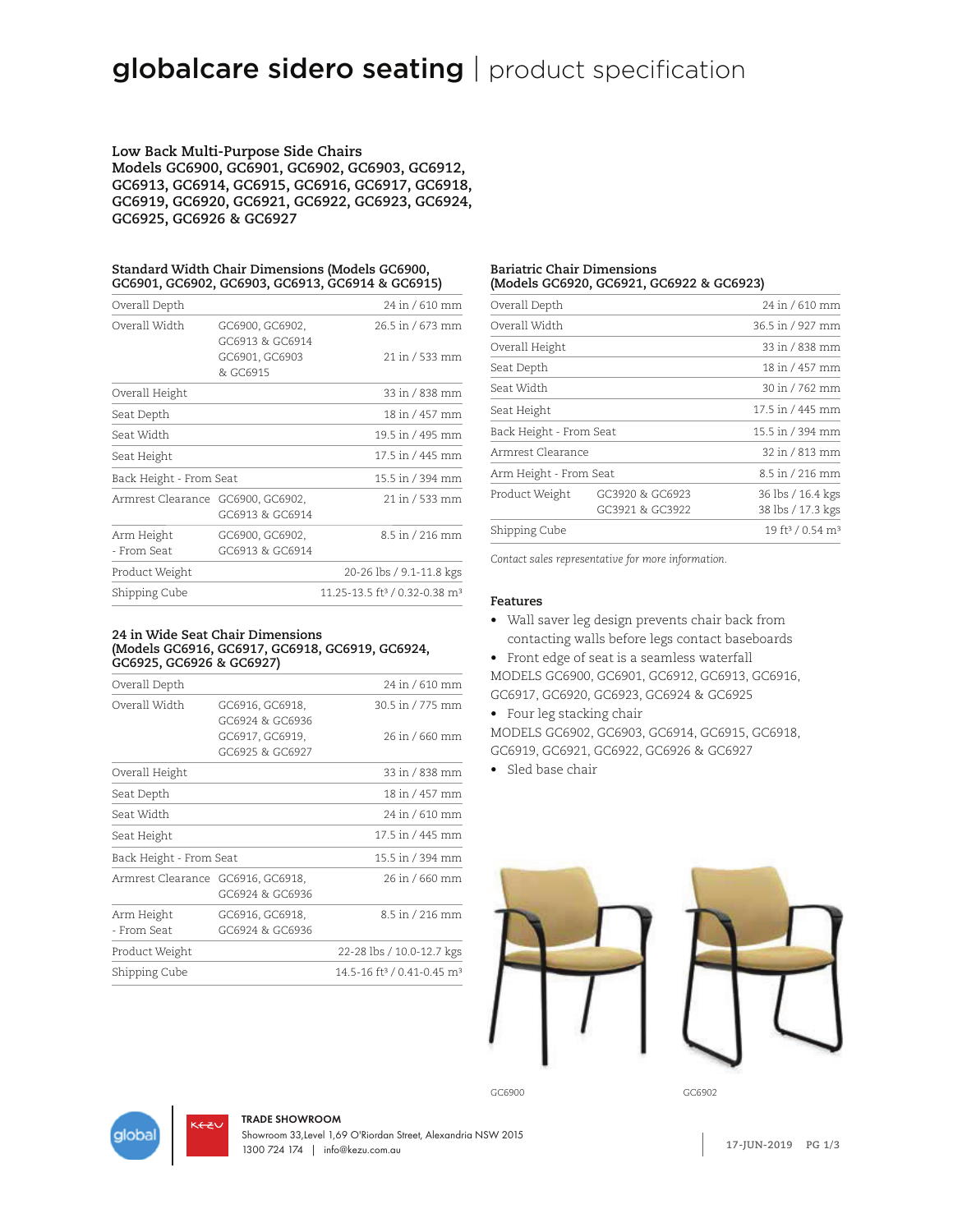## **Features (continued)**

MODELS GC3600, GC6902, GC6913, GC6914, GC6916, GC6918, GC6920, GC6921, GC6922, GC6923, GC6924 & GC6926

• Full length armrests

MODELS GC6900, GC6901, GC6912, GC6913 & GC6924

• Chairs stack up to five high on floor and up to eight high on chair dolly

MODELS GC6916, GC6917 & GC6925

- Chairs stack up to five high on floor MODELS GC6920 & GC6923
- Chairs stack up to two high on floor MODELS GC6900, GC6901, GC6902, GC6903, GC6922, GC6923, GC6924, GC6925, GC6926 & GC6927
- Concealed attachment hardware

MODELS GC6912, GC6913, GC6914, GC6915, GC6916, GC6917, GC6918, GC6919, GC6920 & GC6921

• Single piece back with pullover upholstery cover

## **Options**

- Chrome finish available for chair frame
- Moisture barrier liner can be specified on seat (only) as an option

MODELS GC6900, GC6901, GC6912, GC6913, GC6924, GC6916, GC6917, GC6920, GC6923 & GC6925

• Several foot options available

# **COM Yardage**

Yardage is based on unmatched materials with widths of 54 inches for seating

MODELS GC6900, GC6901, GC6902, GC6903, GC6912, GC6922, GC6923, GC6924, GC6913, GC6914 & GC6915 GC6925, GC6926 & GC6927

- MODELS GC6920, GC6921,
- Full Unit: 1.25 yards
- Back: 0.50 yards
- Full Unit: 2.50 yards • Back: 1.50 yards • Seat: 1.00 yards
- Seat: 0.75 yards MODELS GC6916, GC6917, GC6918 & GC6919
- Full Unit: 1.75 yards
- Back: 0.75 yards
- Seat: 1.00 yards

# **Infection Control**

- For enhanced housekeeping and infection control, chairs are available with completely sealed seat underside and completely sealed backs. Under seat shroud would be removed for these models (where normally present)
- No Velcro on seat
- Seam sealing option
- Moisture barrier liner option
- Single piece back and concealed attachment hardware options
- 1 in (25 mm) waterfall cleanout between seat and back cushions allowing easy cleaning
- Nylon arms are cleanable and non-porous
- For proper cleaning and disinfecting practices, the textile selection needs to be identified. It is vital that following any chemical application a clear water wipe down occur to avoid chemical build up that will lead to deterioration of the textile. Contact Global should information on using a specific disinfectant be required

## **On Site Repair and Replacement**

• Glides or casters are replaceable on site

## **Construction (Base Frame)**

- Frame is constructed with  $\frac{7}{8}$  in (22 mm) diameter tubing
- 12 gauge steel tube

## **Construction (Arms)**

- Fiberglass reinforced nylon arms on steel frame
- 2 1⁄8 in (54 mm) wide, full length of chair

# **Construction (Seat)**

- 3⁄8 in (10 mm) thick plywood seat pan
- Seat is fastened to brackets on steel frame

MODELS GC6900, GC68901, GC6902, GC6903, GC6913, GC6914 & GC6915

• Underside of seat and frame are covered with polypropylene shroud

MODELS GC6916, GC6917, GC6918, GC6919, GC6920, GC6921, GC6922, GC6923, GC6924, GC6925, GC6926 & GC6927

• Vinyl covered seat underside

# **Construction (Back)**

- ½ in (13 mm) thick plywood back insert, 8-ply
- Plywood panel on back side is 1/8 in (3 mm) thick

# **Construction (Glides)**

MODELS GC6900, GC6901, GC6912, GC6913, GC6924, GC6916, GC6917, GC6920, GC6923 & GC6925

- Standard with four black, polypropylene glides. Nonmarking glides, available on request
- Steel, self-leveling glides, also available
- Dual wheel casters may be substituted for glides

# **Upholstery**

- Can be upholstered in fabric, vinyl or leather
- Front edge of seat is a seamless waterfall



**1.800.724 174 | info@kezu.com.au 17-JUN-2019 PG 2/3** TRADE SHOWROOM Showroom 33,Level 1,69 O'Riordan Street, Alexandria NSW 2015